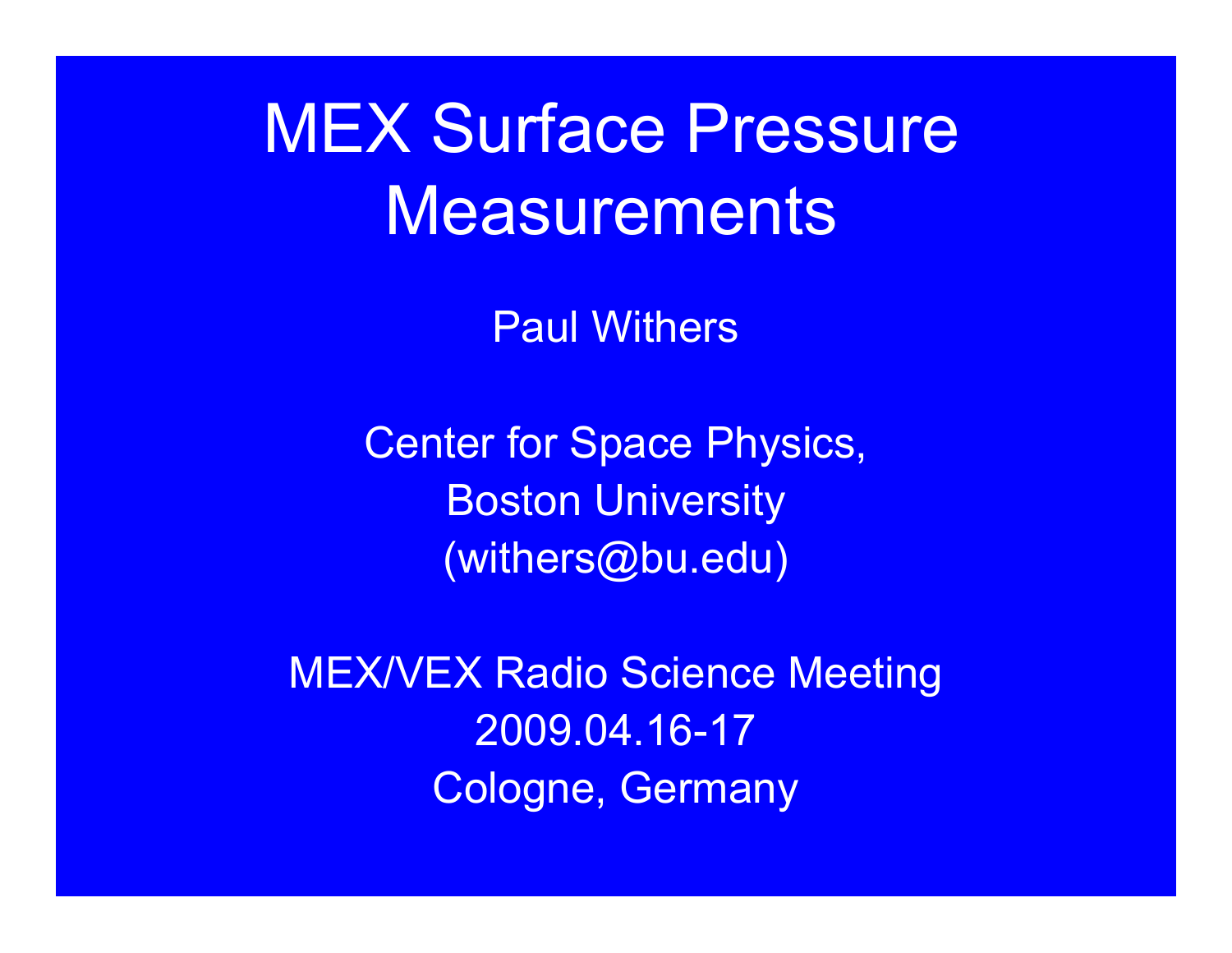## **Background**

• MSL needs to know surface pressure (Ps) to ensure a safe landing in 2012

Ls = 120-180, below +1 km altitude, within 45 degrees of equator

- Dave Hinson and others are using sophisticated data assimilation models to predict Ps
	- Probably highly accurate, but time-consuming to produce and only produced for small number of seasons and locations
- I have used a range of landed and orbital datasets to develop a simple equation for predicting Ps "Quick-look" estimate, lower accuracy, but easy to use
- I have compared MEX Ps measurements to other datasets and predictions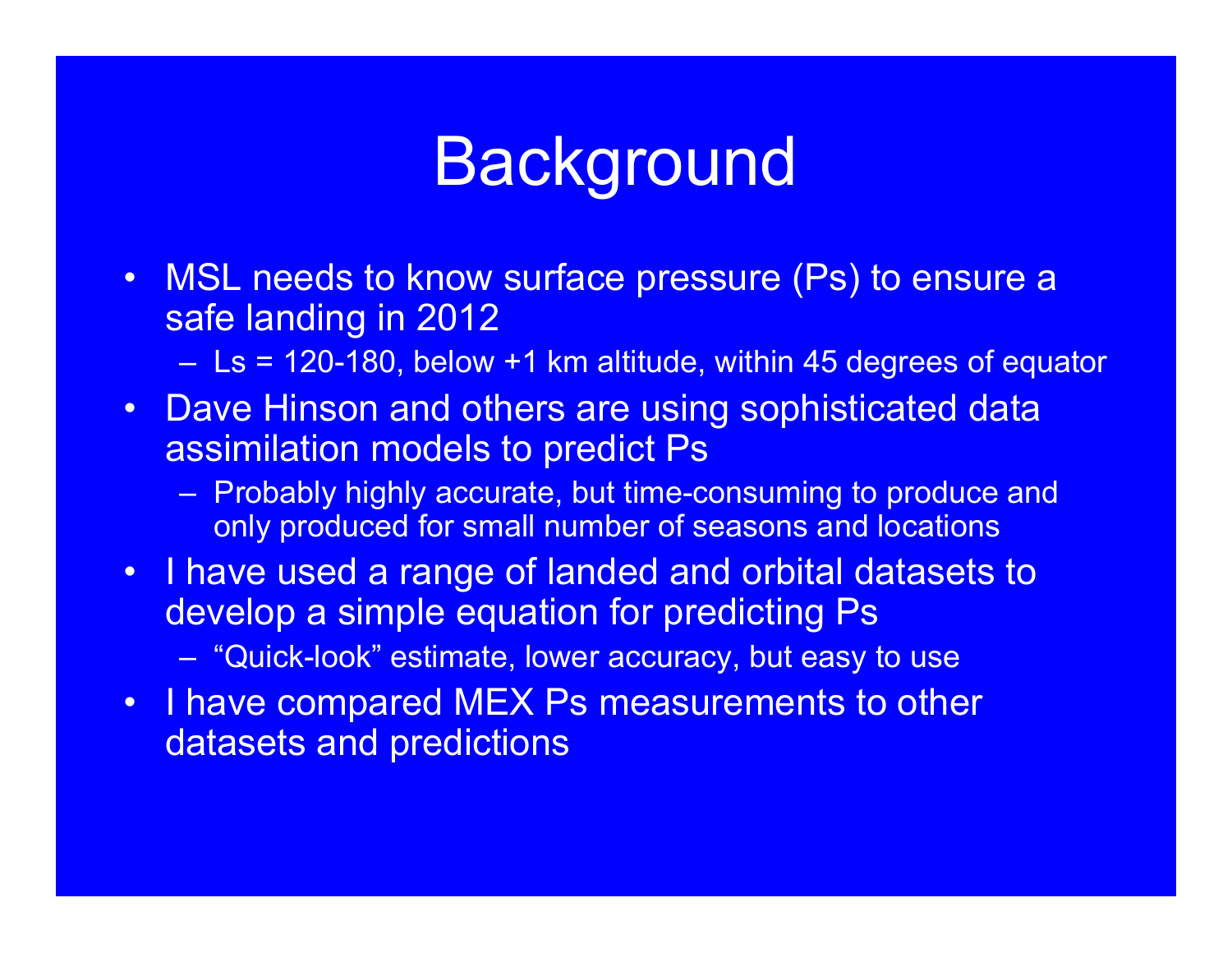## Source of "Surface Pressure"

- MEX Level 3, V5.4
- $\bullet$ Get p(r) from …L04\_AIX… files
- $\bullet$  Use 16 pix/degree MOLA grid to find radius of surface at relevant latitude and longitude
- $\bullet$  Extrapolate pressure profile to surface radius
- $\bullet$ 484 surface pressures acquired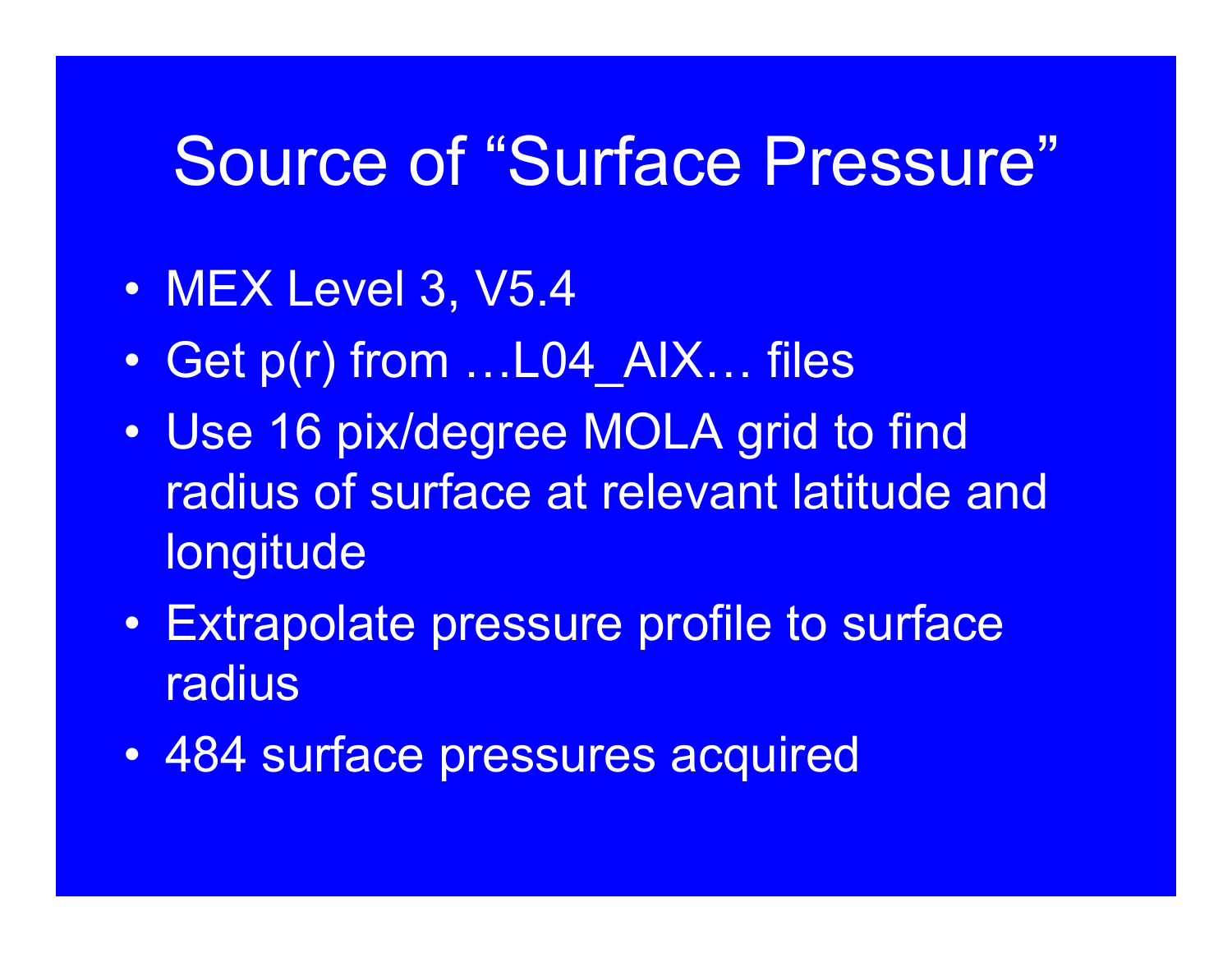## Three MEX File Types: ODF, RSR, ICL

#### $\bullet$ 2008/DOY\_241\_5979\_DSN/

M65ODFXL04\_AIX\_082411031\_54.TAB

- ODF file, produced by Cologne from DSN closedloop TNF data?
- M65RSR0L04\_AIX\_082411526\_54.TAB
	- RSR file, produced by Stanford from DSN openloop RSR data?
- $\bullet$  2008/DOY\_221\_5908\_NNO/
	- M32ICL1L04\_AIX\_082210908\_54.TAB
		- ICL file, produced by Cologne from ESA New Norcia IFMS data?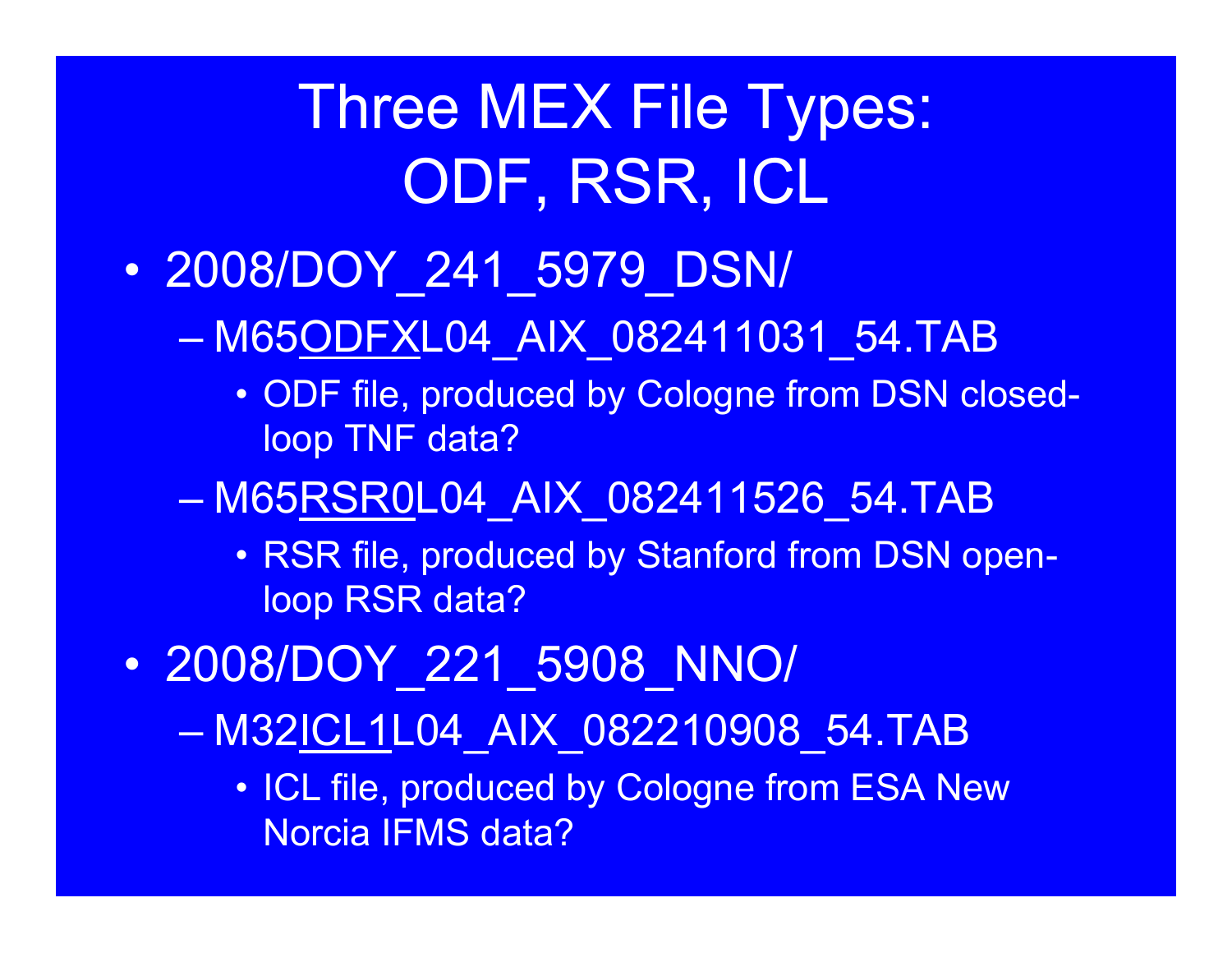## Comparison to other datasets

- Landers
	- Some MEX profiles near VL1, VL2
	- No MEX profiles near MPF, PHX
	- No pressure sensors on SPI, OPP
- Other orbiters
	- Mariner 9: Differences between M9 published pressures and other datasets are ~10%
	- VO1, VO2: Only ~20 pressures published
	- MGS: 21235 profiles available, some close to MEX profiles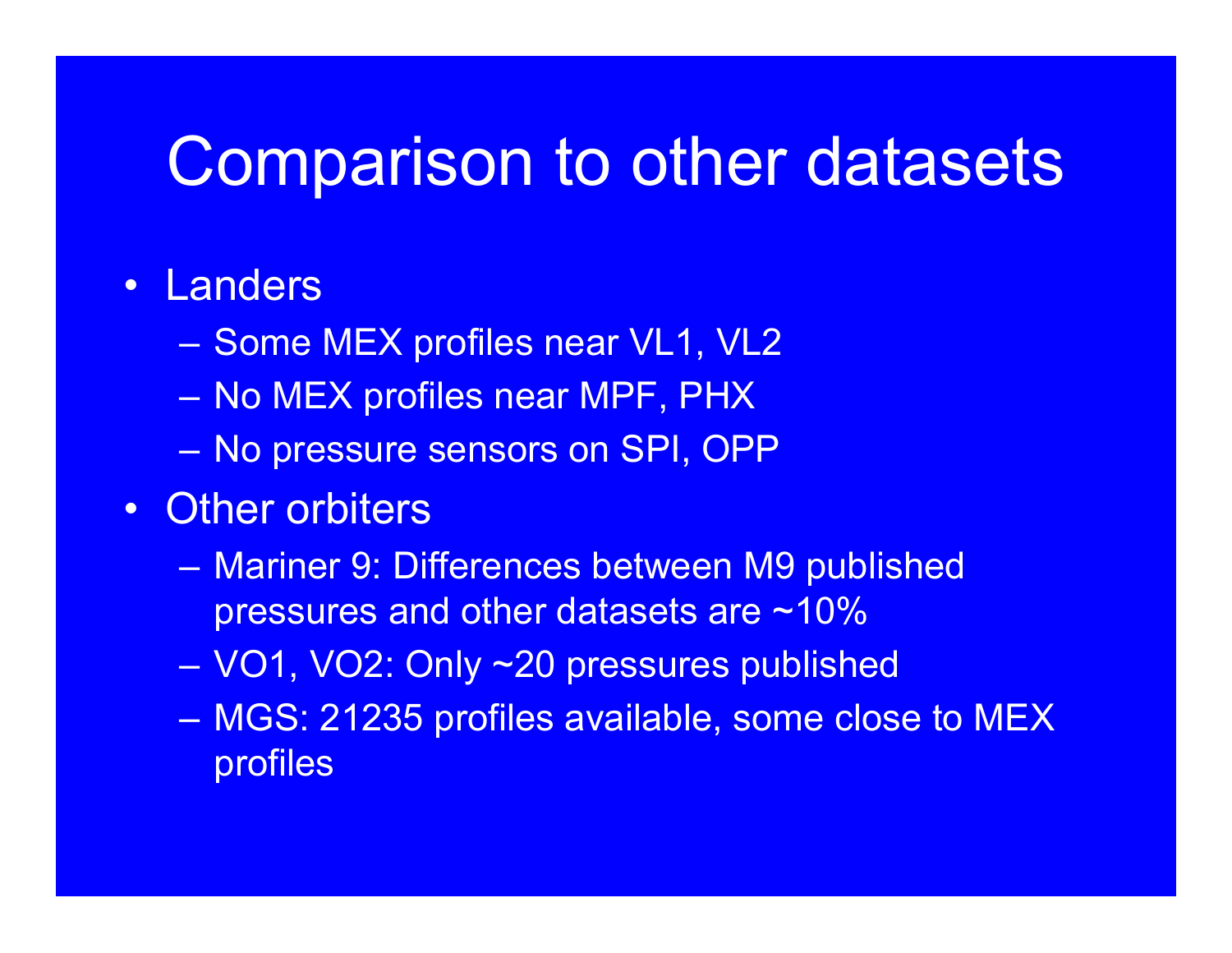### MEX Ps near VL1



Crosses = 5 MEX measurements, grey dots = 635 VL1 measurements Agreement to within 0.1 mbar digitization of VL data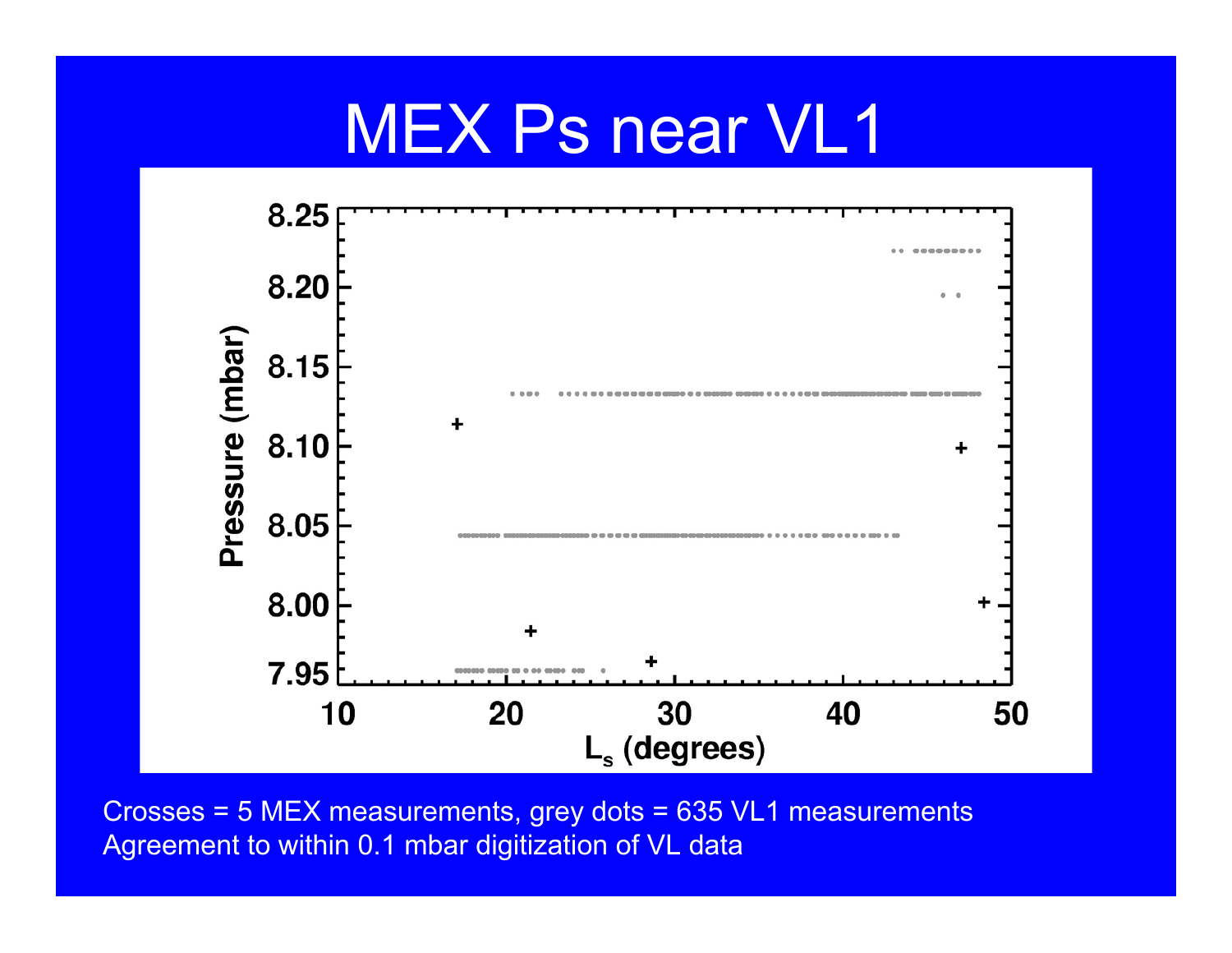### MEX Ps near VL2



Crosses = 8 MEX measurements, grey dots = 12935 VL2 measurements Agreement to within 0.1 mbar digitization of VL data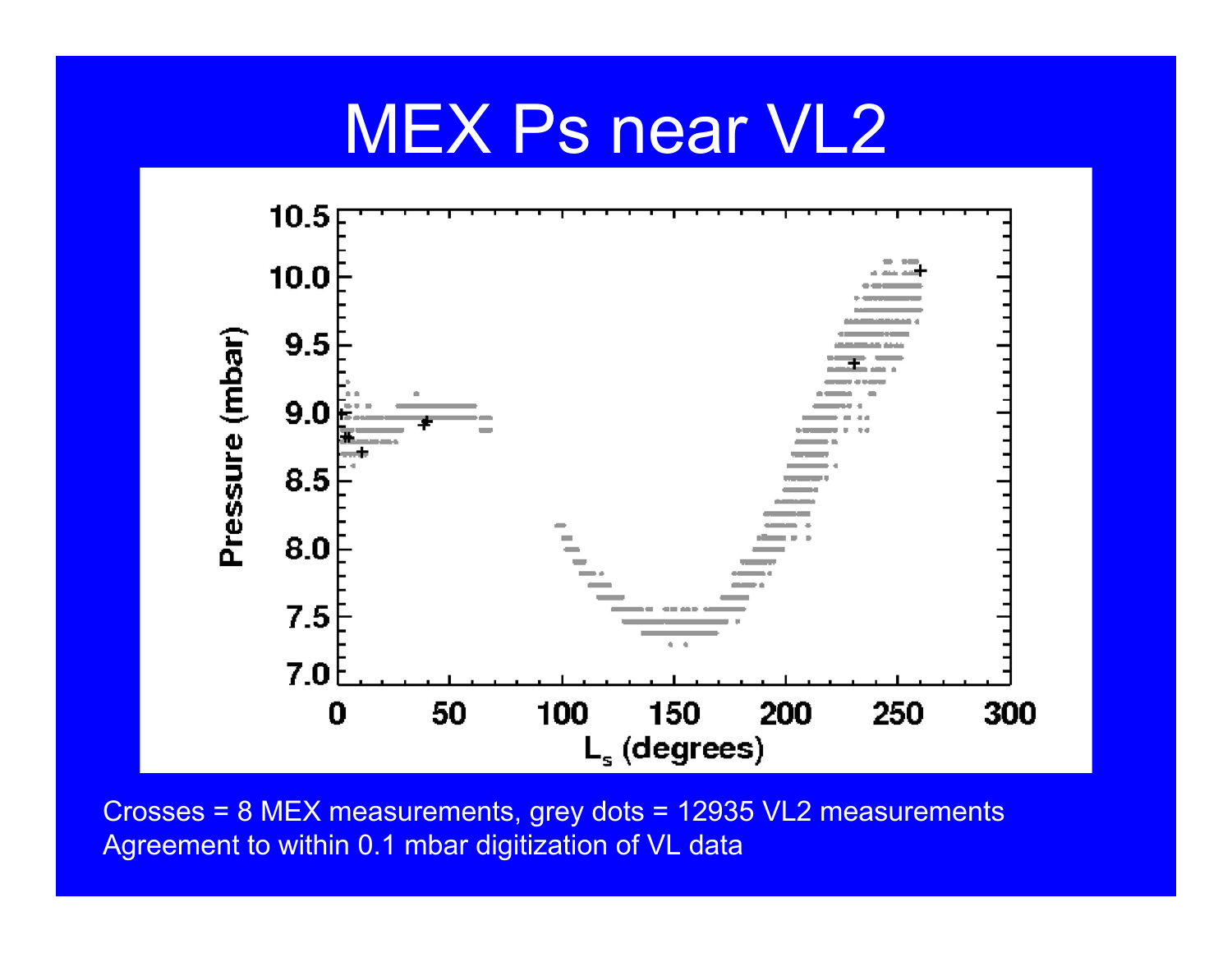# MGS-MEX comparison

Arrowed grey points offset by 0.3



38 comparisons possible from 484 MEX profiles

35 MEX pressures are consistent with MGS pressures: mean Γ ~1%, std. dev. Γ ~2%

3 MEX profiles have Γ ~ -0.3  $\,$ (MEX Ps 30% smaller than MGS)

These are the only 3 "ODF" profiles in the 38 selected

Consider each MEX profile in turn.

Use pressure at lowest reported altitude, do not extrapolate to MOLA surface.

Find all MGS profiles whose Ls, lat, lon are within 10 deg of this MEX profile's and whose LST is within 1 hour of this MEX profile's (generally ~10 MGS profiles selected) Extrapolate to altitude of MEX measurement

 $\Gamma$  = (MEX Ps – mean of MGS Ps) / (mean of MGS Ps)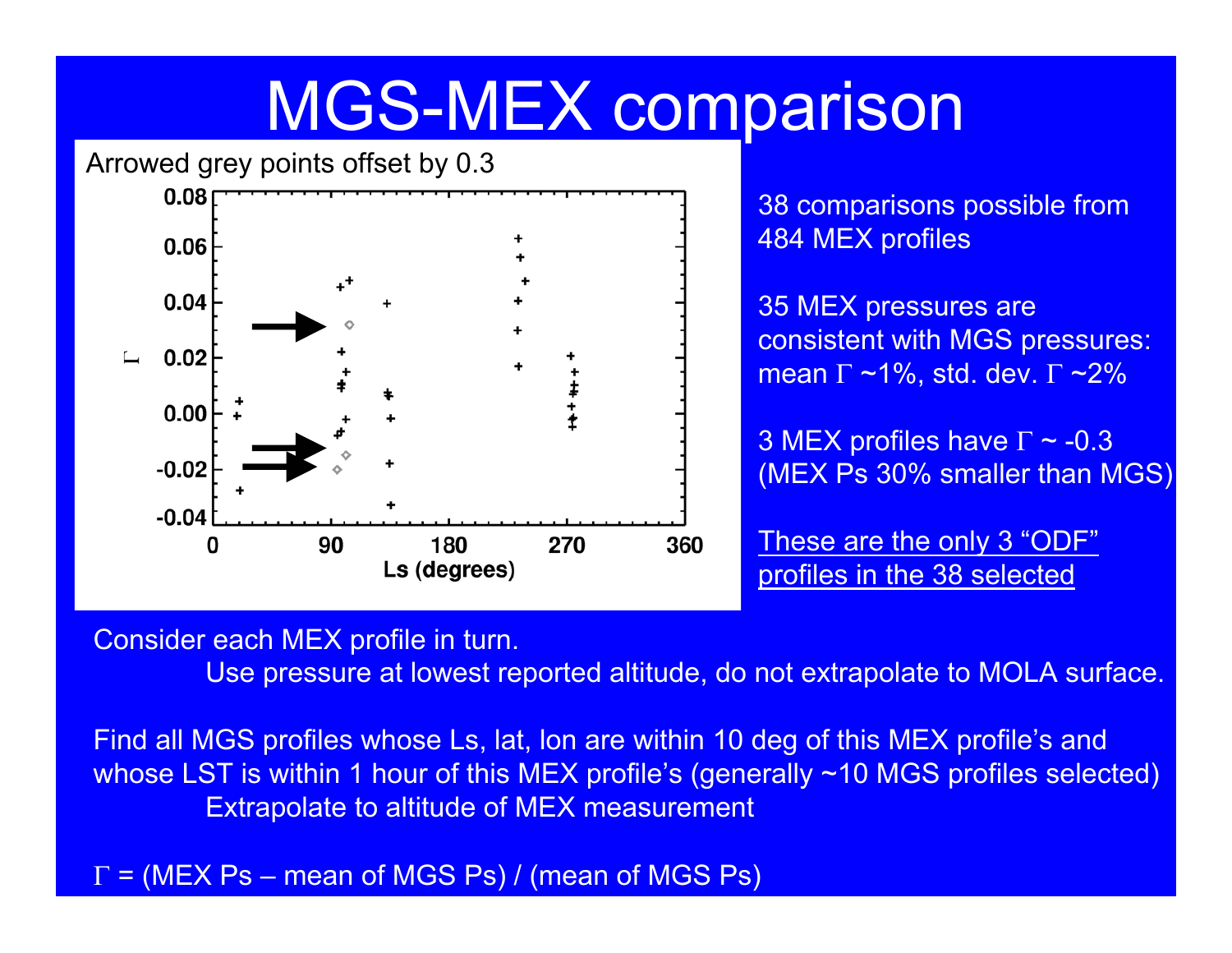# Three Outliers (all 2008 ODF)

- 2008/DOY\_187\_5790\_DSN/M65ODFXL04\_AIX\_081871 307\_54.TAB
	- -65.56N, 275.56E, LST=10.92hr, SZA=91.52deg
	- 13 MGS profiles, std. dev. of 1.4%
- 2008/DOY\_202\_5843\_DSN/M15ODFXL04\_AIX\_082021 832\_54.TAB
	- -58.93N, 44.88E, LST=12.73hr, SZA=84.09deg
	- 18 MGS profiles, std. dev. of 2.1%
- 2008/DOY\_208\_5864\_DSN/M15ODFXL04\_AIX\_082081 830\_54.TAB
	- -55.99N, 112.95E, LST=13.22hr, SZA=81.87deg
	- 1 MGS profile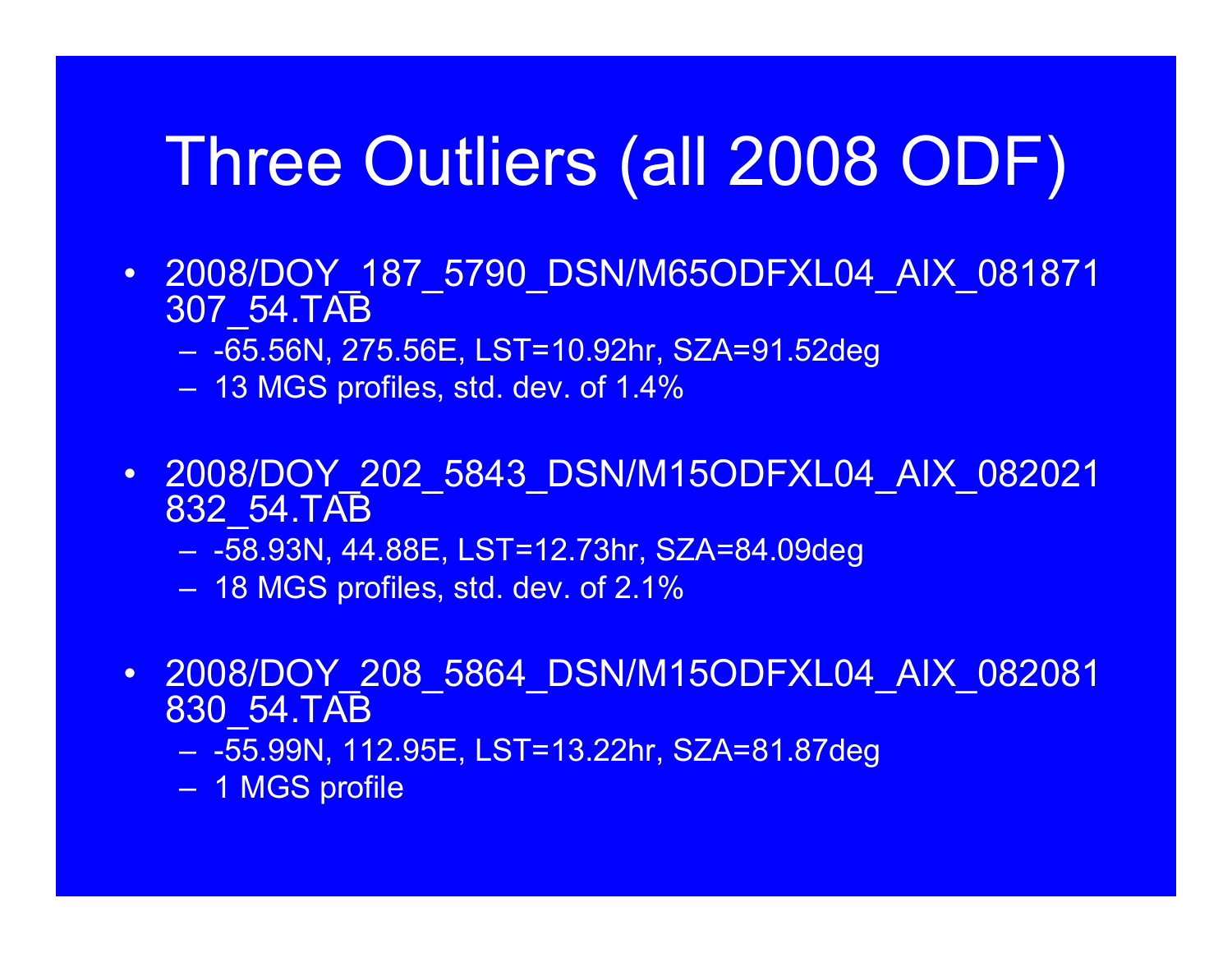## What is the problem?

- Stated MEX uncertainties in Ps are <1% (typically 0.2%), even for ODF profiles
- Three outliers in comparison of MEX and MGS are ODF profiles from 2008
- Possible unreliable profiles are:
	- All ODF profiles
	- All ODF profiles from 2008
	- All MEX profiles from 2008 (EXCLUDED)
- 10 non-ODF MEX profiles at Ls=90 are from 2008
- $\bullet$ 25 non-ODF MEX profiles at other seasons are from earlier years
- $\bullet$  There are no obvious differences between the set of 10 profiles and the set of 25 profiles on earlier Γ comparison figure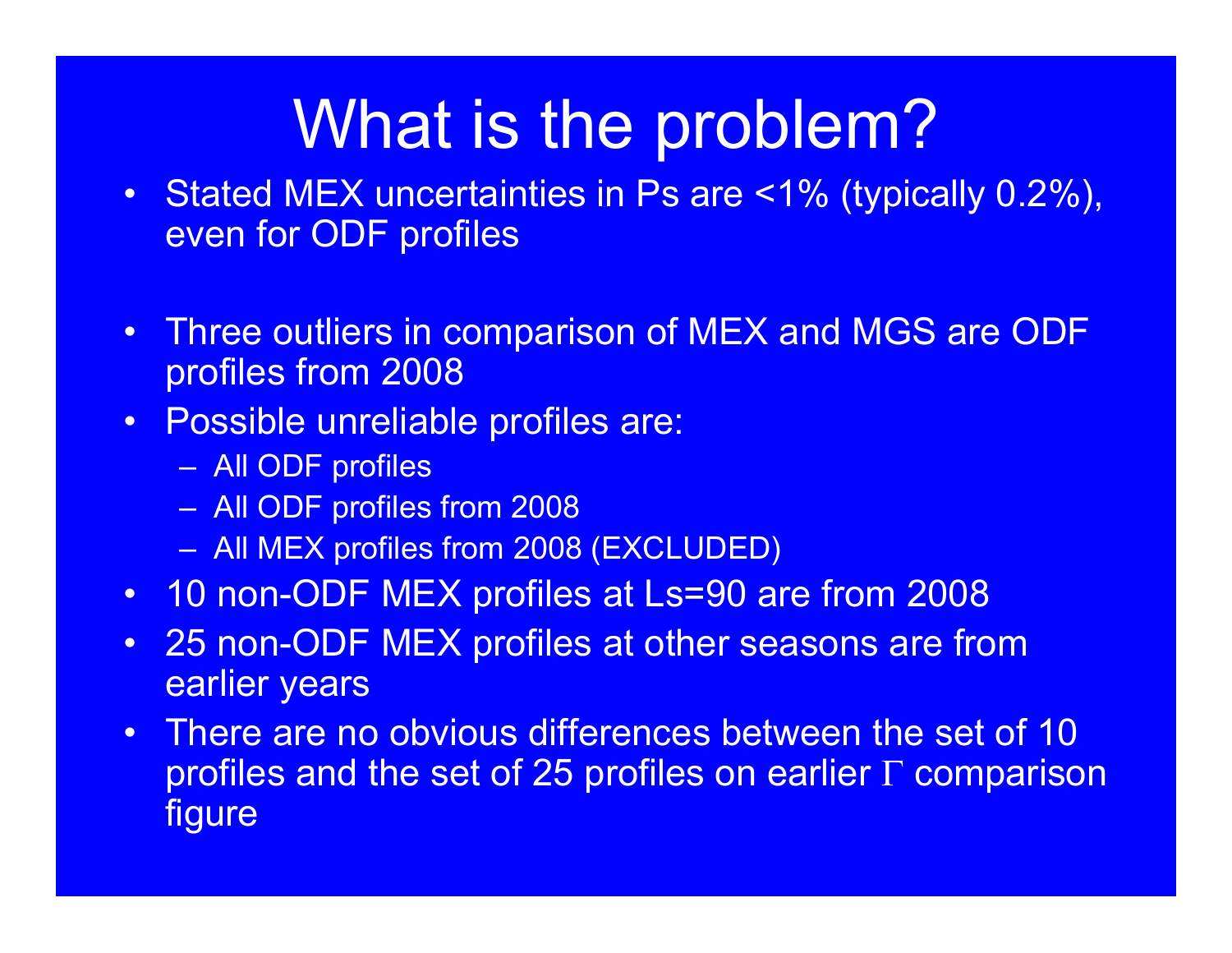#### Simple prediction for Ps

$$
p_s = p_{0,VL1} \exp(-(z - z_{VL1}) / H_0) \times \tag{3}
$$

$$
(1 + s_{1,VL1} \sin(1L_s) + c_{1,VL1} \cos(1L_s) + s_{2,VL1} \sin(2L_s) + c_{2,VL1} \cos(2L_s))
$$

| Parameter       | VL1          |
|-----------------|--------------|
| $p_0$ (mbar)    | 7.9723740    |
| $\mathcal{S}_1$ | -0.068622849 |
| $c_1$           | 0.060390972  |
| $s_2$           | 0.044663631  |
| C2              | -0.050183946 |

<sub>Z<sub>VL1</sub> = -3.63 km</sub> H<sub>0</sub> = 11 km

Seasonal pressure cycle from fit to VL1 data Altitude dependence from optimizing against MGS data

> Test whether prediction and data agree using Delta:  $\Delta = (p\text{-pred} - p\text{-meas})/p\text{-meas}$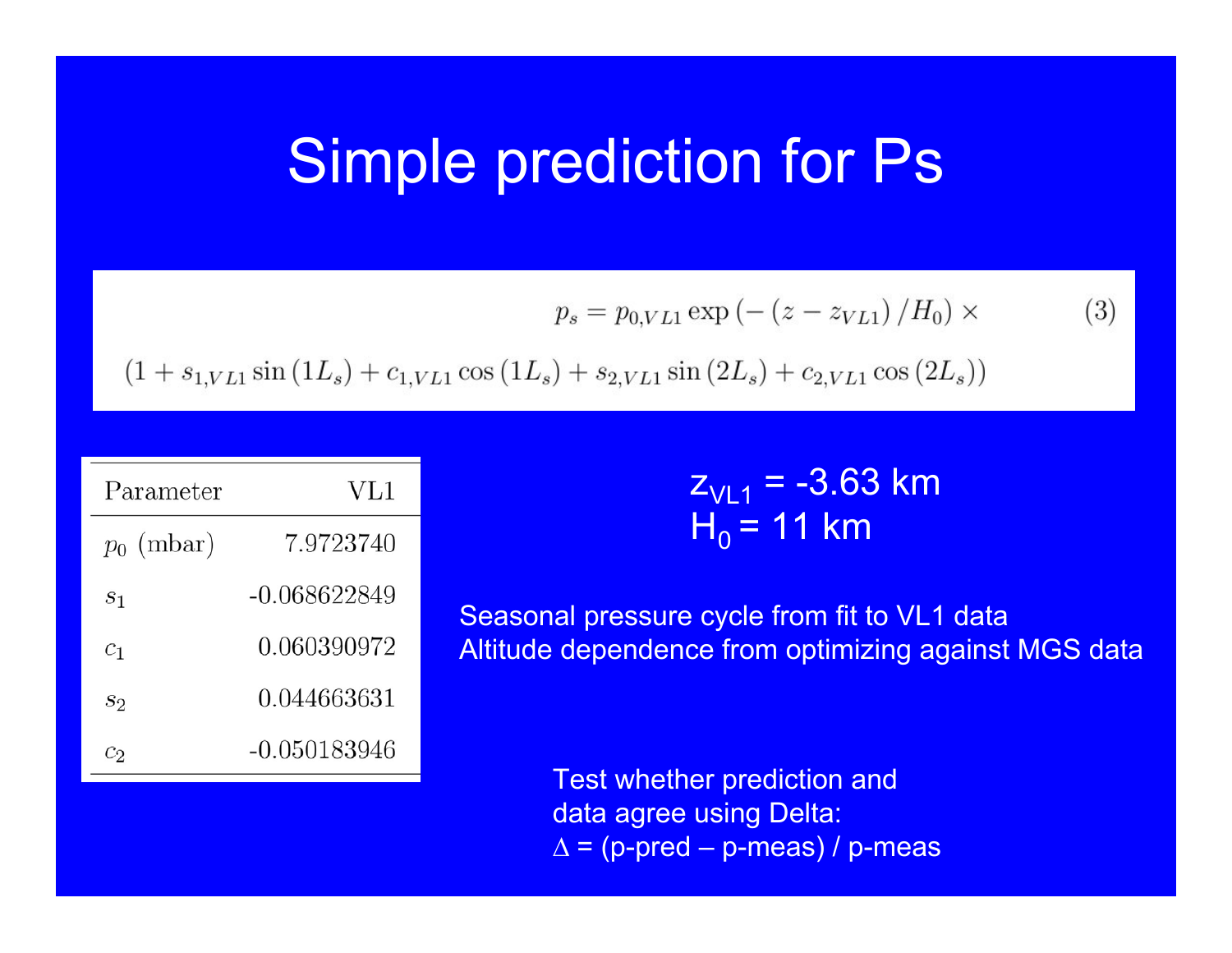## Predictions of Ps for MGS



3066 MGS profiles below +1 km altitude and within 45 degrees of equator Predictions worst at Ls=250 to 340, probably due to interannual dust variability

Typical value of Delta is a few percent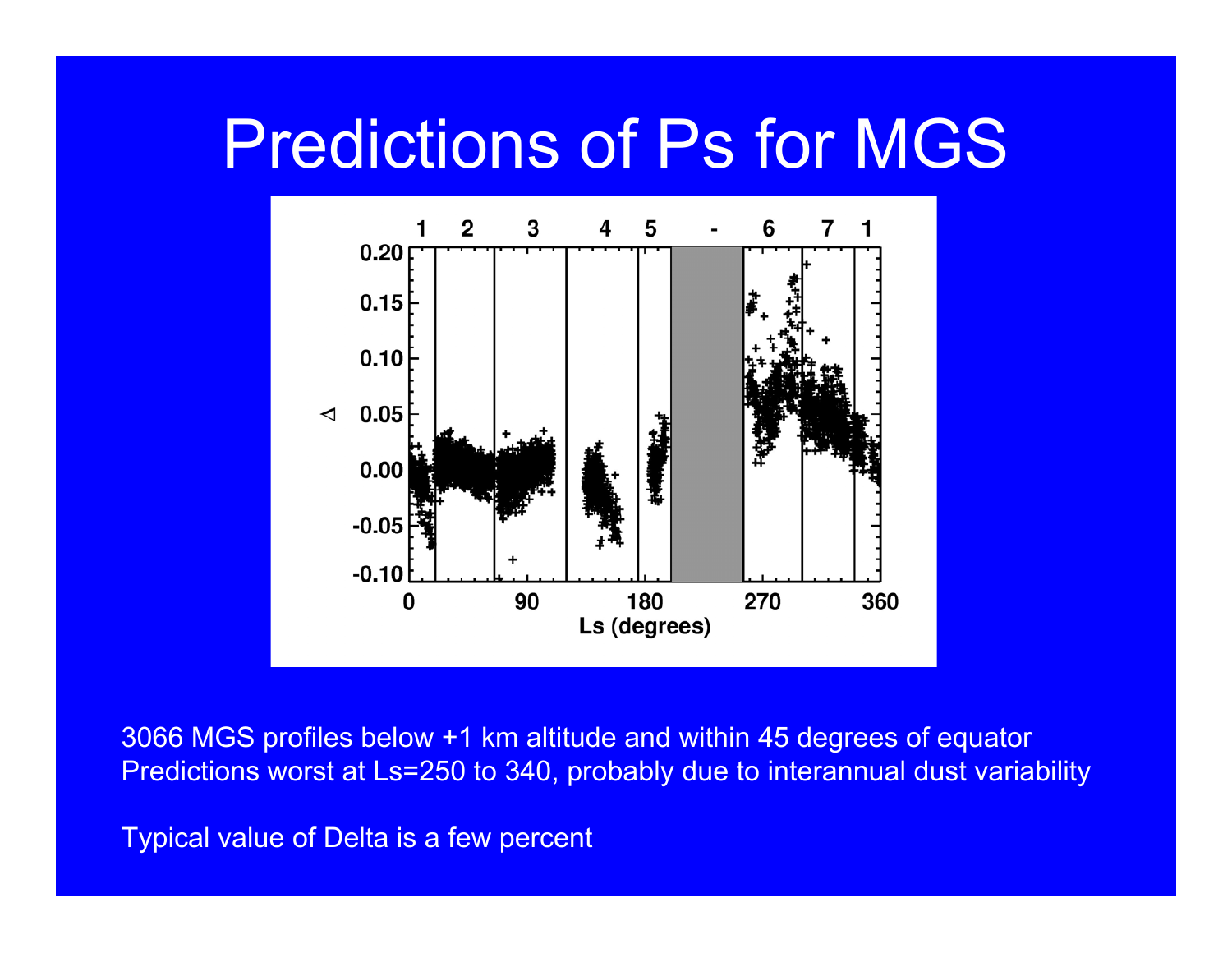## Predictions of Ps for ODF MEX profiles



23 MEX ODF profiles 11 from 2008 (grey diamonds) 12 from earlier years (black crosses)

Predictions are much worse for 2008 ODF profiles than earlier ODF profiles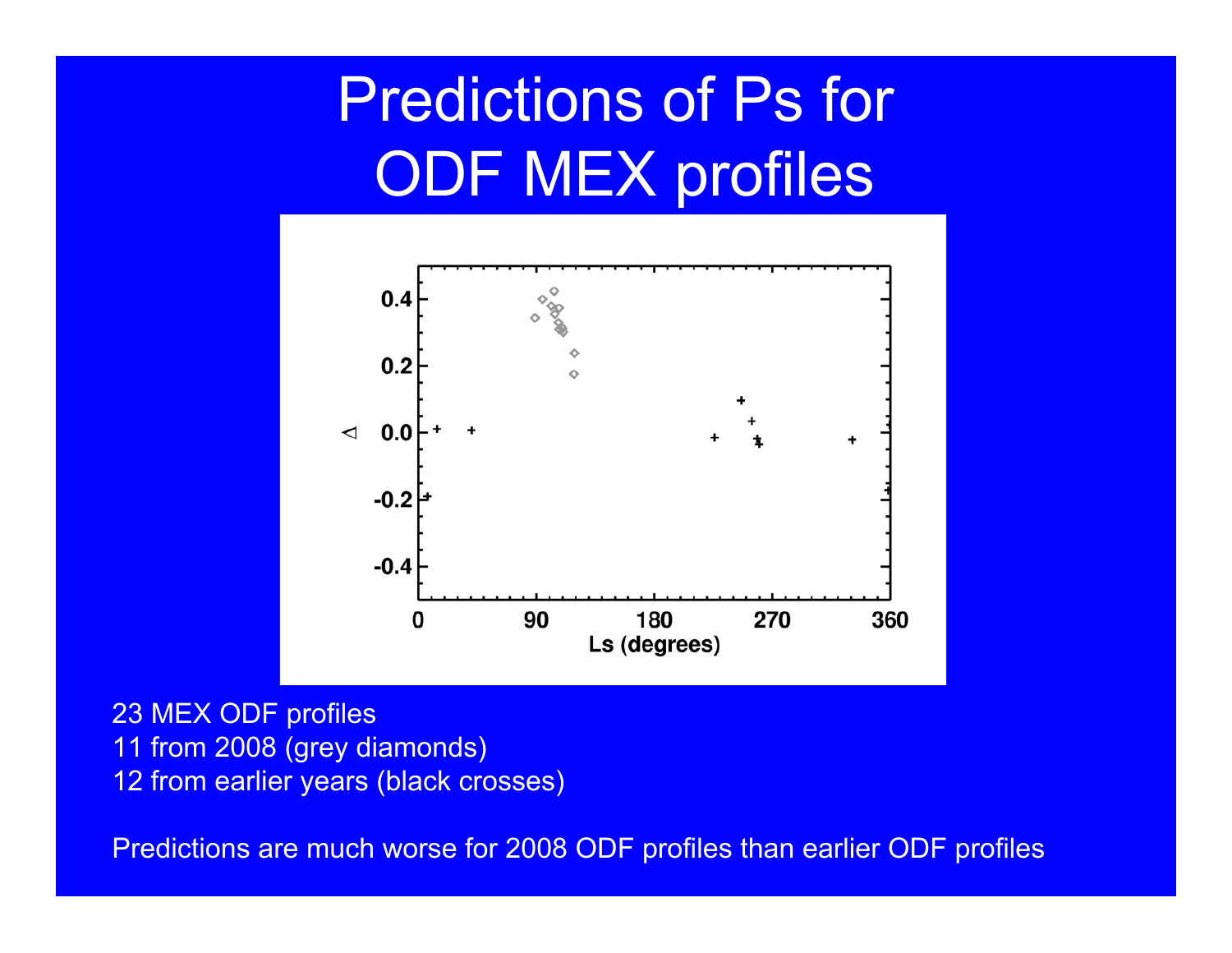Predictions of Ps for ODF MEX profiles

- $\bullet$  23 ODF MEX profiles  $-$  Mean ∆ = 16.0%, SD ∆ = 19.6%  $\bullet$  ODF MEX profiles at Ls=88 to 120 12 profiles, Mean  $\Delta$  = 32.9%, SD  $\Delta$  = 6.9% – 2008 DOY 174 to DOY 241
- $\bullet$  ODF MEX profiles at other seasons 11 profiles, Mean  $\Delta$  = -2.5%, SD  $\Delta$  = 8.5% – 2005 to 2007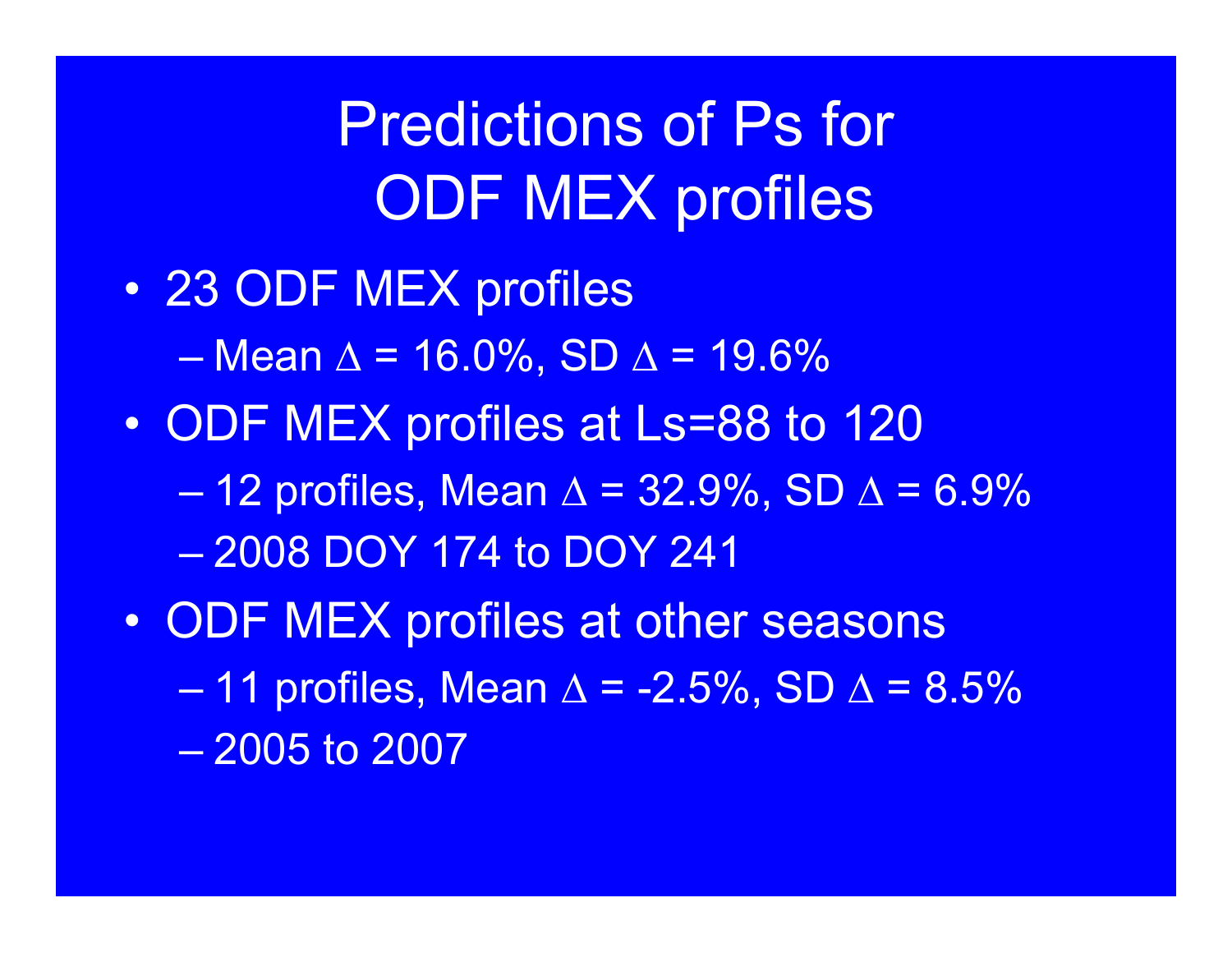#### Predictions of Ps for non-ODF MEX



Black squares are 5 MEX profiles between Ls=120 and L=180, below +1 km altitude and within 45 degrees of equator (mean  $D = -7.1\%$ , SD  $D = 7.0\%$ )

Black crosses are 132 MEX profiles at other seasons that are below +1 km and within 45 degrees of equator

Grey diamonds are 324 remaining MEX profiles. 23 ODF MEX profiles not shown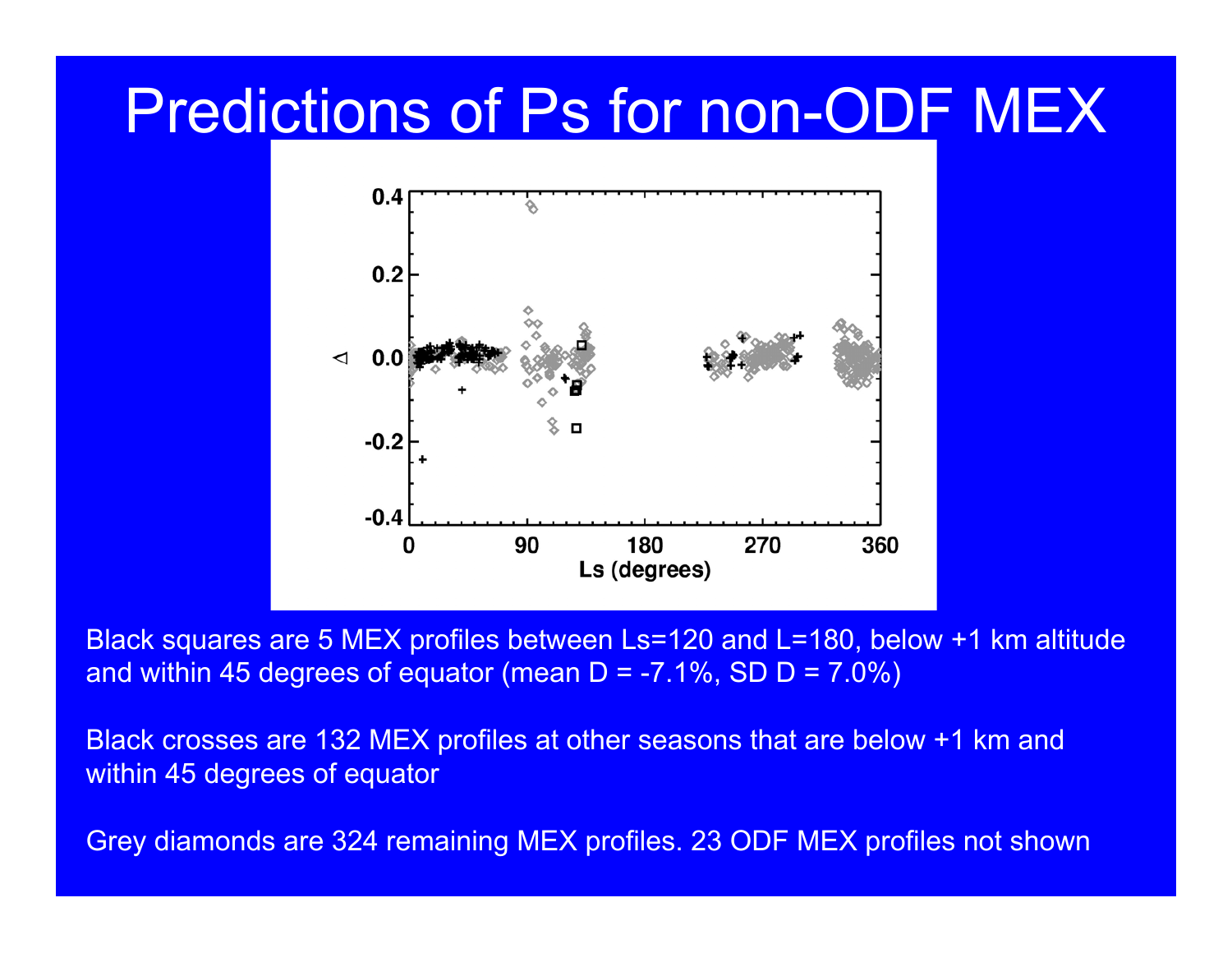## Predictions of Ps for non-ODF MEX profiles (2)

- All 461 non-ODF MEX profiles
	- Mean ∆ = 0.2%, SD ∆ = 4.0%
- Ls=120 and L=180, below +1 km altitude and within 45 degrees of equator
	- $-$  5 MEX profiles, mean ∆ = -7.1%, SD ∆ = 7.0%
- Below +1 km altitude and within 45 degrees of equator
	- $\,$  137 MEX profiles, mean ∆ = -0.2%, SD ∆ = 3.3%
- 52 non-ODF MEX profiles in 2008
	- Mean ∆ = 0.3%, SD ∆ = 8.7%
- 409 non-ODF MEX profiles in earlier years
	- Mean ∆ = 0.2%, SD ∆ = 2.9%
- $\bullet$  Non-ODF MEX profiles from 2008 have much more scatter about predicted surface pressure than non-ODF MEX profiles from earlier years, although there are no systematic errors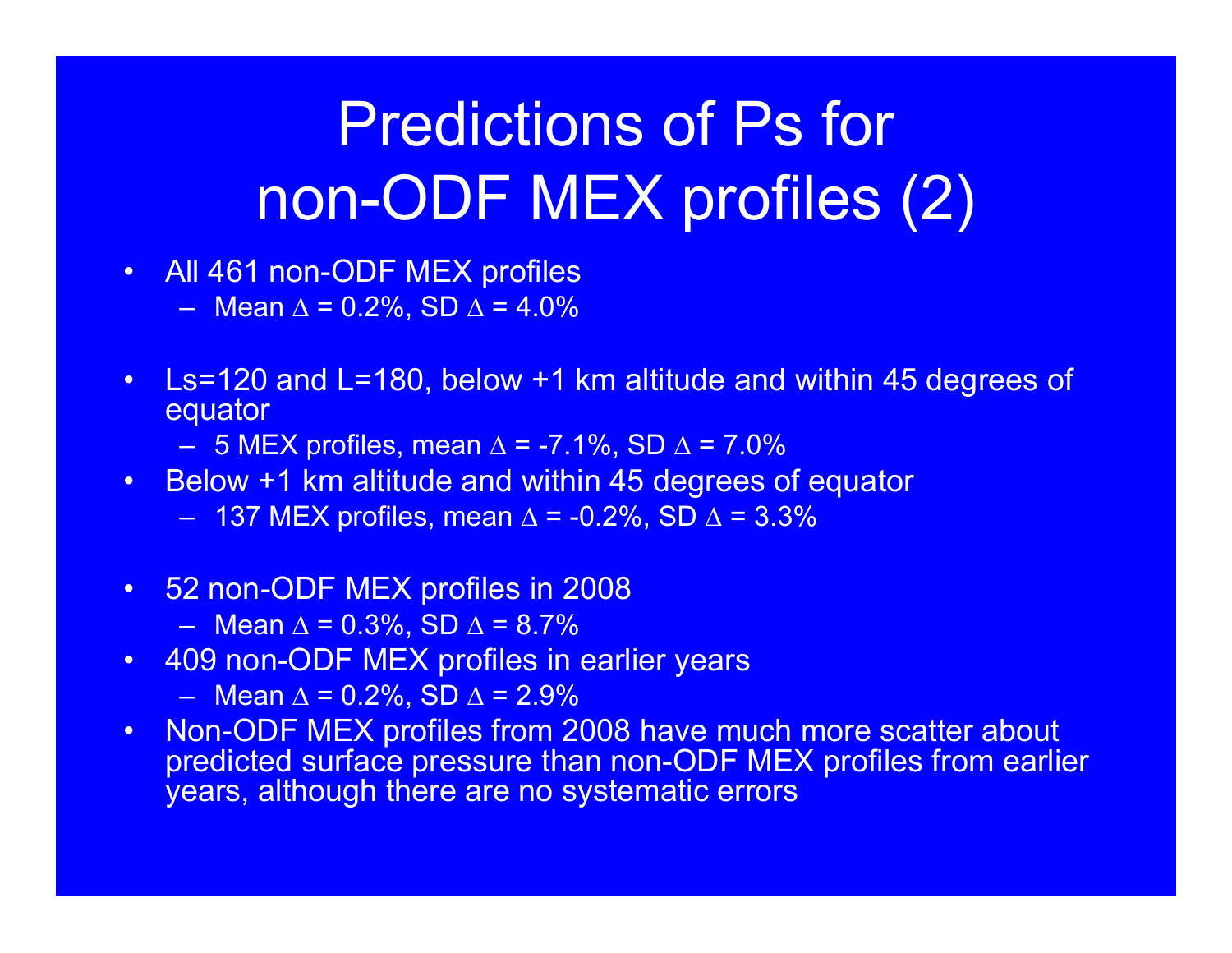Predictions of Ps for non-ODF MEX profiles (3)

- $\bullet$ Eight of 461 non-ODF profiles have  $|\Delta|$  > 0.1
- $\bullet$  Six of these eight are near Hellas or Argyre

Local variations in topography are a problem?

 $\bullet$  Six of these eight were acquired in 2008 Processing of data is still in progress?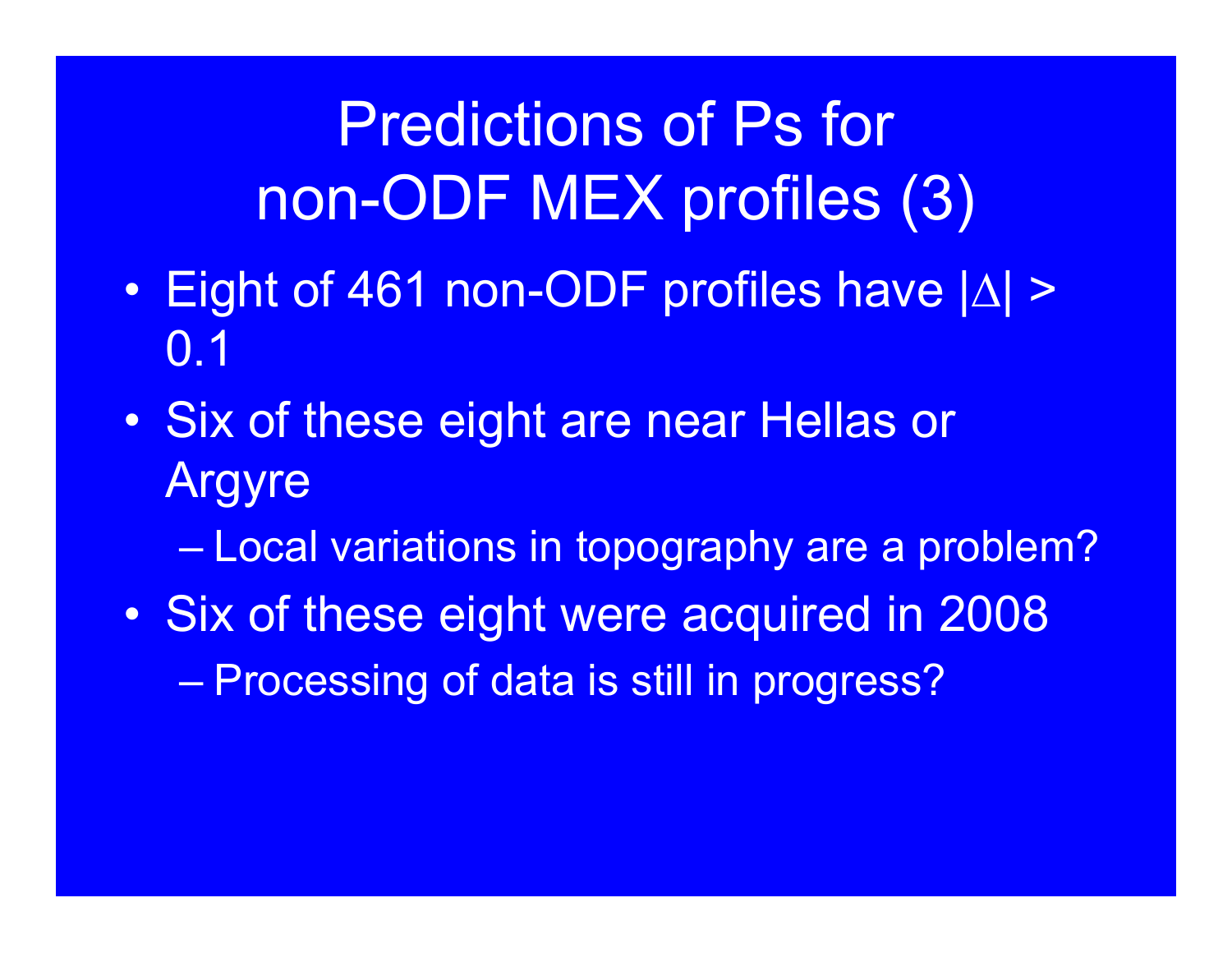# List of the 8 non-ODF MEX profiles that have | ∆| > 0.1

- •2004/DOY\_347\_1155\_NNO/M32ICL2L04\_AIX\_043470654\_54.TAB
- $\bullet$ 2006/DOY\_042\_2678\_NNO/M32ICL2L04\_AIX\_060421223\_54.TAB
- $\bullet$ 2008/DOY\_179\_5761\_NNO/M32ICL2L04\_AIX\_081791037\_54.TAB
- •2008/DOY\_182\_5771\_NNO/M32ICL2L04\_AIX\_081820705\_54.TAB
- $\bullet$ 2008/DOY\_188\_5792\_NNO/M32ICL2L04\_AIX\_081880652\_54.TAB
- $\bullet$ 2008/DOY\_203\_5844\_NNO/M32ICL2L04\_AIX\_082030305\_54.TAB
- $\bullet$ 2008/DOY\_220\_5904\_NNO/M32ICL2L04\_AIX\_082200545\_54.TAB
- $\bullet$ 2008/DOY\_223\_5915\_NNO/M32ICL2L04\_AIX\_082230904\_54.TAB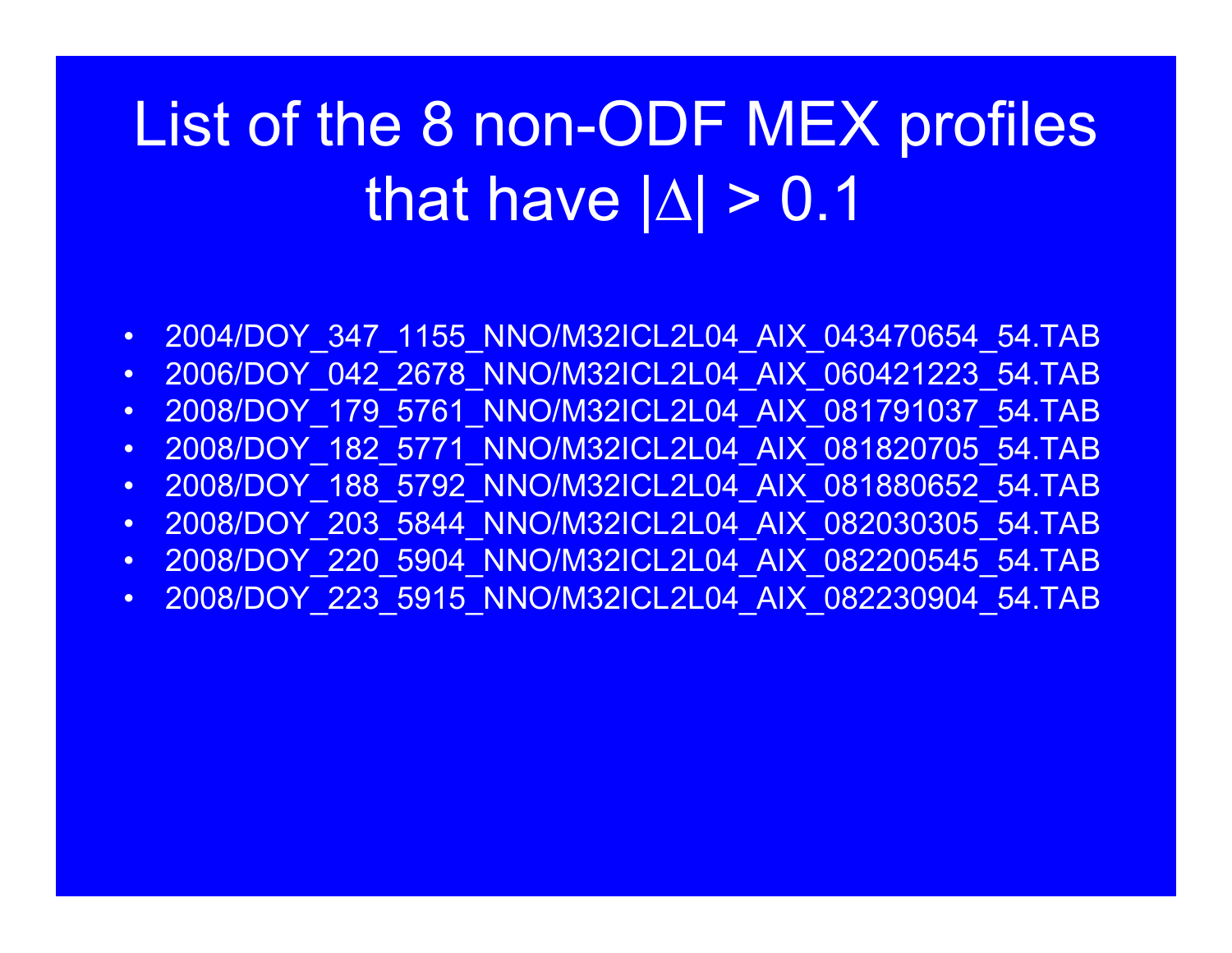## **Conclusions**

- (1) Surface pressures in ODF MEX profiles from 2008 are 30% smaller than (A) observed by MGS and (B) predicted
- Surface pressures in ODF MEX profiles from earlier years appear OK
- Surface pressures in ODF MEX profiles from 2008 have similar scatter about predictions as from earlier years
- Mean surface pressures in non-ODF MEX profiles from 2008 and earlier years are consistent with predictions
- (2) Surface pressures in non-ODF MEX profiles from 2008 have 3x scatter about predictions than from earlier years
- $\bullet$ Can the causes of effects (1) and (2) be identified?